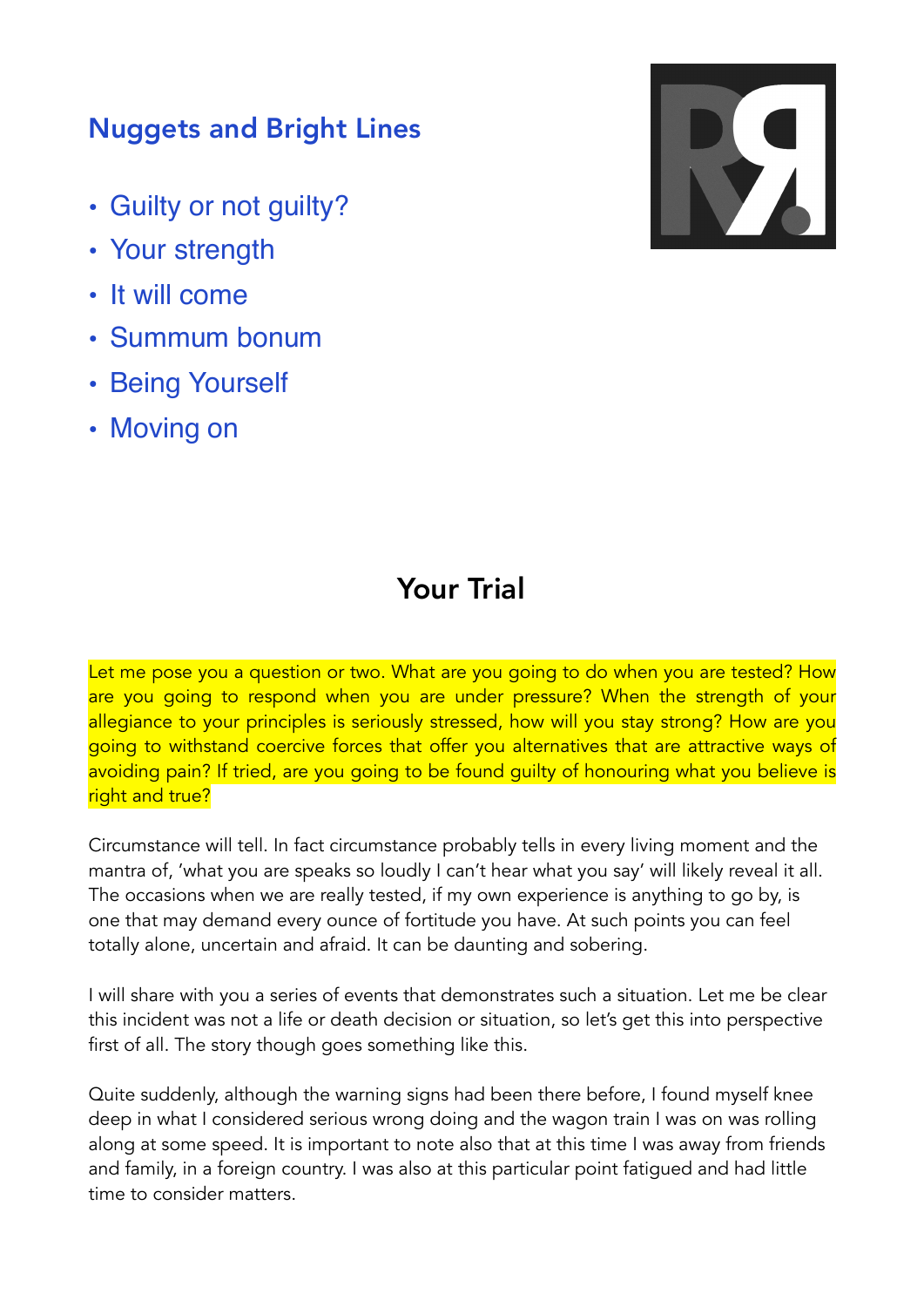Confronted with the facts, ones that abruptly and directly challenged my belief system, it took a little while for the reality to set in. The course of action I wished to take as a result of this discovery, I was being strongly advised, to the degree that in hindsight I consider coercive, I could not do. The alternative of continuing along the path that things were going down was not a viable option to me either. The decision I had to make was to either let go of being able to lead the completion, after months of work, of a rewarding project and one that I had put my heart and soul into, or to carry on knowing that I would be complicit in cheating and rule violation. I chose the former.

Sitting alone in silence, in a hotel room, my pain was the loss of an opportunity to continue leading a special group of people with almost magically evolving relationships on to the next stage of a journey. This had been taken away from me because of dishonest and unethical behaviours by people who, despite official positions, had little real understanding of what we were doing. It hurt deeply. I was angry, disappointed and felt little but contempt for those involved.

My preferred option of making the best of the opportunity with a frank and honest admission of the situation and suffering the consequences was an option that was, as I have mentioned taken away from me. I was told it was not possible and could not be done for the good of everyone. My thoughts were and are that it should have been done, 'for the good of everyone'.

I believe we should act in accordance with our quiding principles. Whatever the consequences you can be assured that they will provide a reliable outcome. If this is not the case, then the choice of principles that guide requires a review.

Shanks, probably my greatest hero and one of the great grandfather's of my mentor family tree talked often and candidly about honesty. How blessed I am that his rhetoric is deeply embedded in me.

At points like this you cannot underestimate the influence of the daily readings you put into your mind. The words of Brian Johnson, Ryan Holiday and particularly the works around The Stoic Philosophy allowed me to stand firm when it was necessary. Without them I am not sure it would have turned out the way it did. To you all, I say thank you.

One of my favourite poems, as it is of many, is Kipling's 'If'. I felt scaffolded by the lines:

'Or watch the things you gave your life to broken, And stoop and build em up with worn out tools;………. And lose, and start again at your beginnings And never breathe a word about your loss;'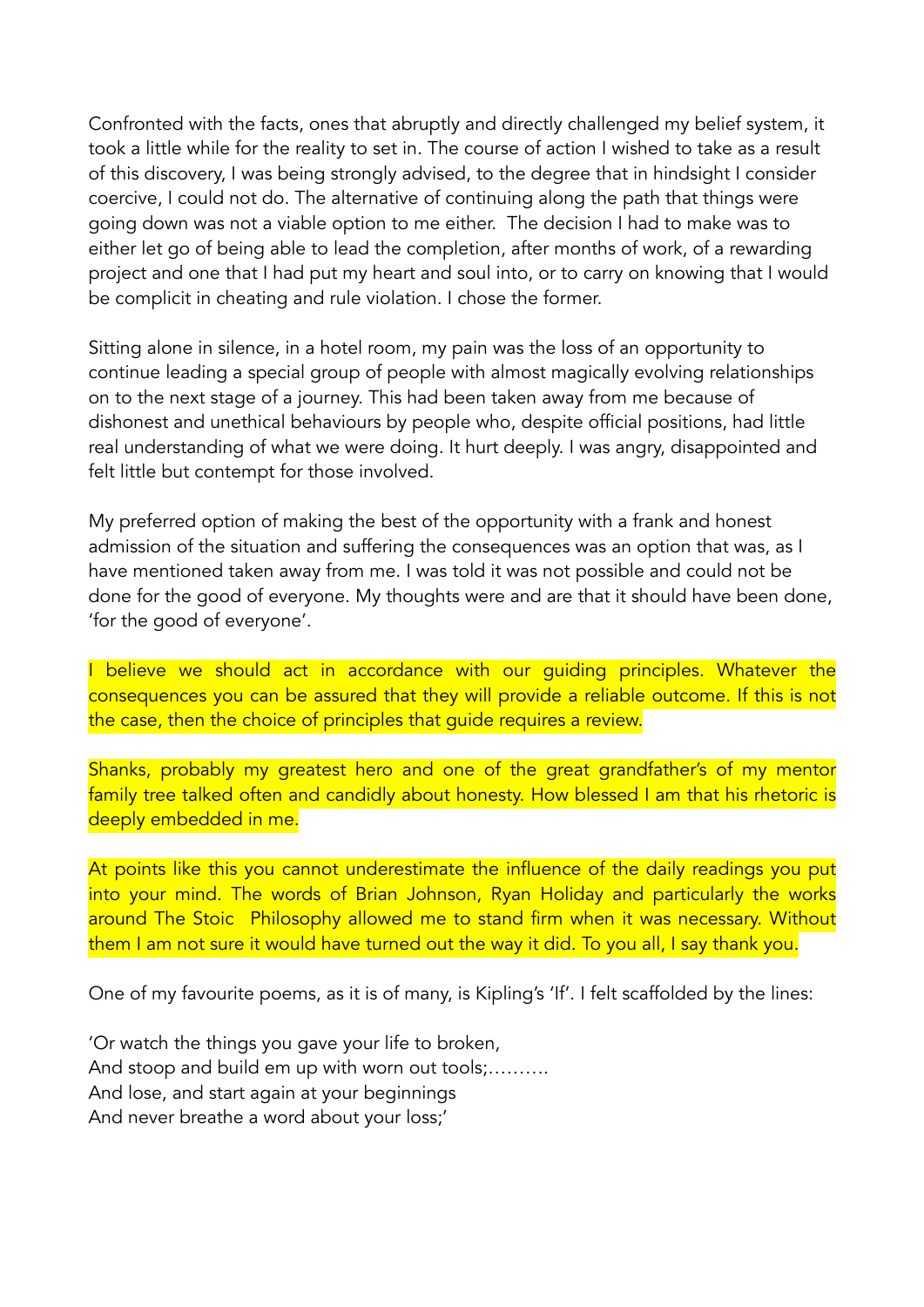The words of John Wooden and those of The Stoics. both in their own way admonish us to regain control by redefining success for ourselves and not be overly concerned with outcomes, glory or the opinions of others, but only with doing our work. The work that only we can do, right here and right now.

Solace also came in part in the knowing that no experience is wasted, as long as we can look at it in a certain way. In this case, I held on to the fact that no one could take away the magical times we had experienced as a group on and off the pitch. What we had, we had and what we have, we have. Some days prior I wrote a post describing this very thing. Little did I realise how true a message it would contain. I wrote it and now I have to live it. It asks and tests me as to whether I really believe my own words or whether I just wrote to impress and bolster my image and brand. The incidents have forced me to think deeply. Everything I wrote I meant and I am having to live through circumstances that prove it. My responses going forward will tell the full story.

In my inner turmoil I have searched for relief and answers. Much has come in the way of a loving family to talk to. To my children, Dad, Mum, brothers and sister I love you more than you will ever know. I am truly blessed with you. Some has come in the form of being proactive in the rebuilding process, albeit currently a path without the pristine heart beat it had.

At this time I am not proud of many things I am associated with. There are times, however when I am not proud of myself or those close to me either. This is life though. Amor Fati.

Today would have been my first competitive fixture as a coach with the boys I have grown to love. Ironically I am back at the training ground trialling a new group to replace them. It's like an arranged marriage where a bride is chosen for you and you go on to develop a relationship that seems magically better than you could have imagined. Only just before the wedding you are told she is married to someone else but you can still carry on with the ceremony although it will be fake but no one will lose face, as long as you say nothing. On standing firm and declining to go ahead with the sham proceedings you are then contractually obliged to immediately begin another relationship search.

This is the challenge. I realise that I invest emotionally in what I do. This is me. It is my strength and also therefore my weakness. It is akin to a meaningful job like nursing where a bond with a patient is established which, if the patient passes away, the professional is left to deal emotionally with the loss whilst being expected to continue his or her duties without a fault.

It felt like I needed a period of grieving. However in order to salvage the reputation of the corrupt and inept organisation I was involved with I was tasked with engaging in a dismantling and rebuilding process, whilst others, enjoyed the fruit of the previous weeks of endeavour. The pain continued. Life does not give such sufferance to sit and cry.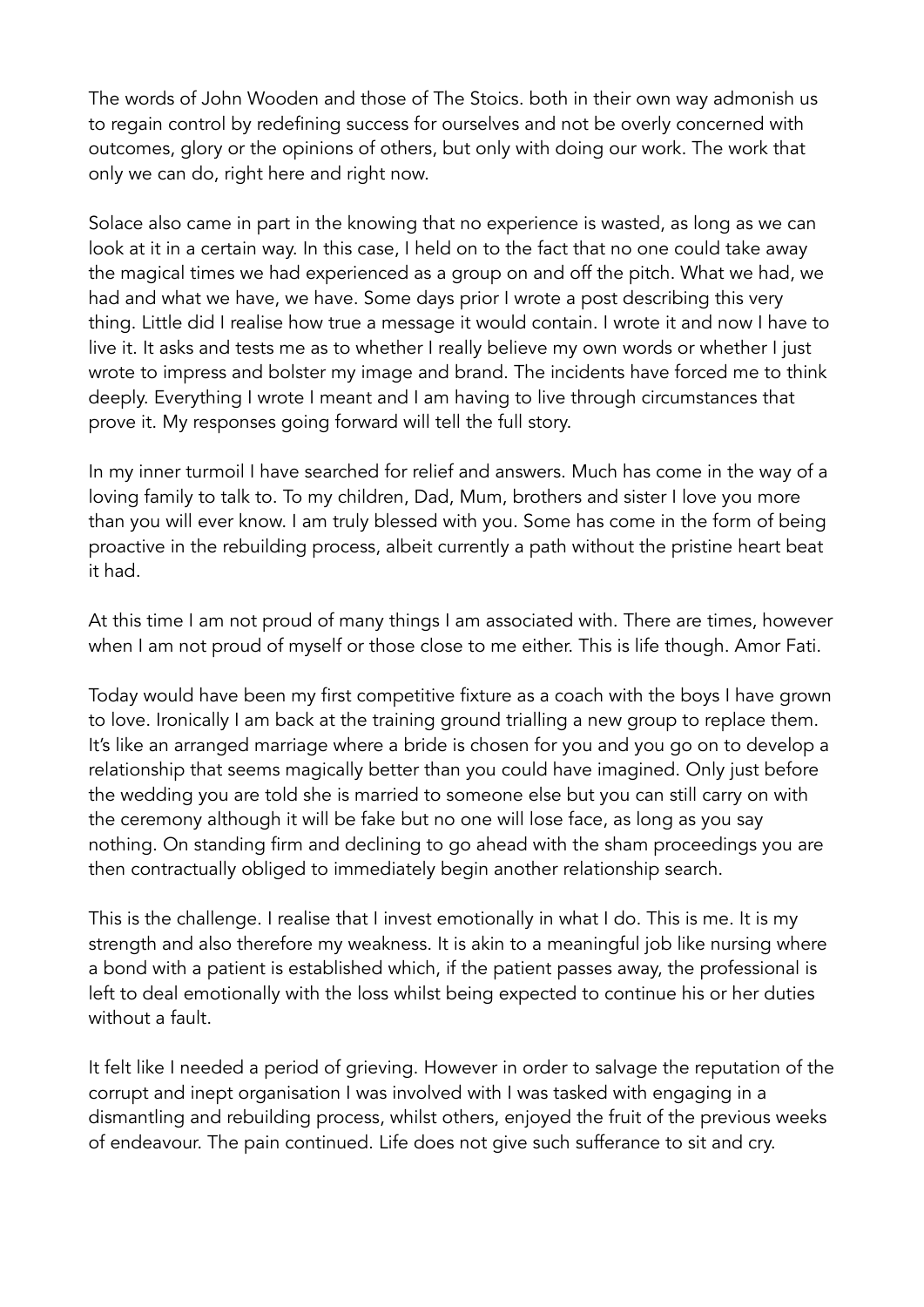The trial continued and moved into a wilderness as the path seemed to have little heart. Within this episode it felt like there was another trial yet to be faced. One of sharing my truth around events. I spent many hours formulating my thoughts and feelings into a logical format. It made hard reading and filled me with some trepidation when I considered sharing it. I felt it was something I needed to do if I was to be true to myself and to allow the universe to have its way in the process. This may all sound strange but the only real way seemed to be on the other side of this. Trying to traverse round it felt like I was just carrying it. It needed letting go and as I have said, to have faith, suffer the consequences and be prepared for crucifixion.

After many days of internal wrangling, many email drafts, many questions of who, what, when and where the drive to speak my truth remained as strong as ever. I had to be certain though that I was not just reacting emotionally with no brake and blowing things apart in a red mist, only to wake up after the event with regret. I bided my time, thought, mulled and obsessed. Yes I became obsessed. I recognise now that it was bordering on unhealthy. In light of events I understand the obsession was to do with applying due diligence to the delivery to ensure I did all I could to hit the spot and achieve the objective.

The objective was simply to speak my truth. or in other words 'do the right thing'. This is what the teachings I have leant towards say. This path was the way I wanted to go immediately after the realisation of what had actually occurred. It was a hot path and I recognised this. After things had settled a little, I sought refuge and temperance in one person, my Dad. A man of balance and thoughtful non action at times but the man for the occasion and how blessed I am. True to his nature he advised consideration before firing any bullets. Thank you Dad, again.

His advice however, failed to dampen down the smouldering desire to speak my truth. Again and again I was pushed to sit, type and retype. The words flowed. I knew in itself it was a cathartic process. Maybe it would be 'a letter in a drawer, never sent'.r. Maybe. Night after night I slept but it arose with me.

One night after reading two articles about having the courage to stand and speak the truth I was more determined than ever to do what I felt I had to do. I decided to do it in the morning as I left for work. Another night of sleep, of course, may have weakened my resolve. It did not. At 7.46 am, I pressed send.

As I picked up my bag to leave for training, I felt both relief and trepidation. The tiger now unleashed, I was prepared for everything to be for the last time.

My colleague, who had been copied in, joked about it, when he saw me. Typical, how could anyone joke about such a communication. The act speaks not of the content but of the interpreter. At training I felt light and had a sense of relief. I was free, I was myself and fully prepared to accept the consequences.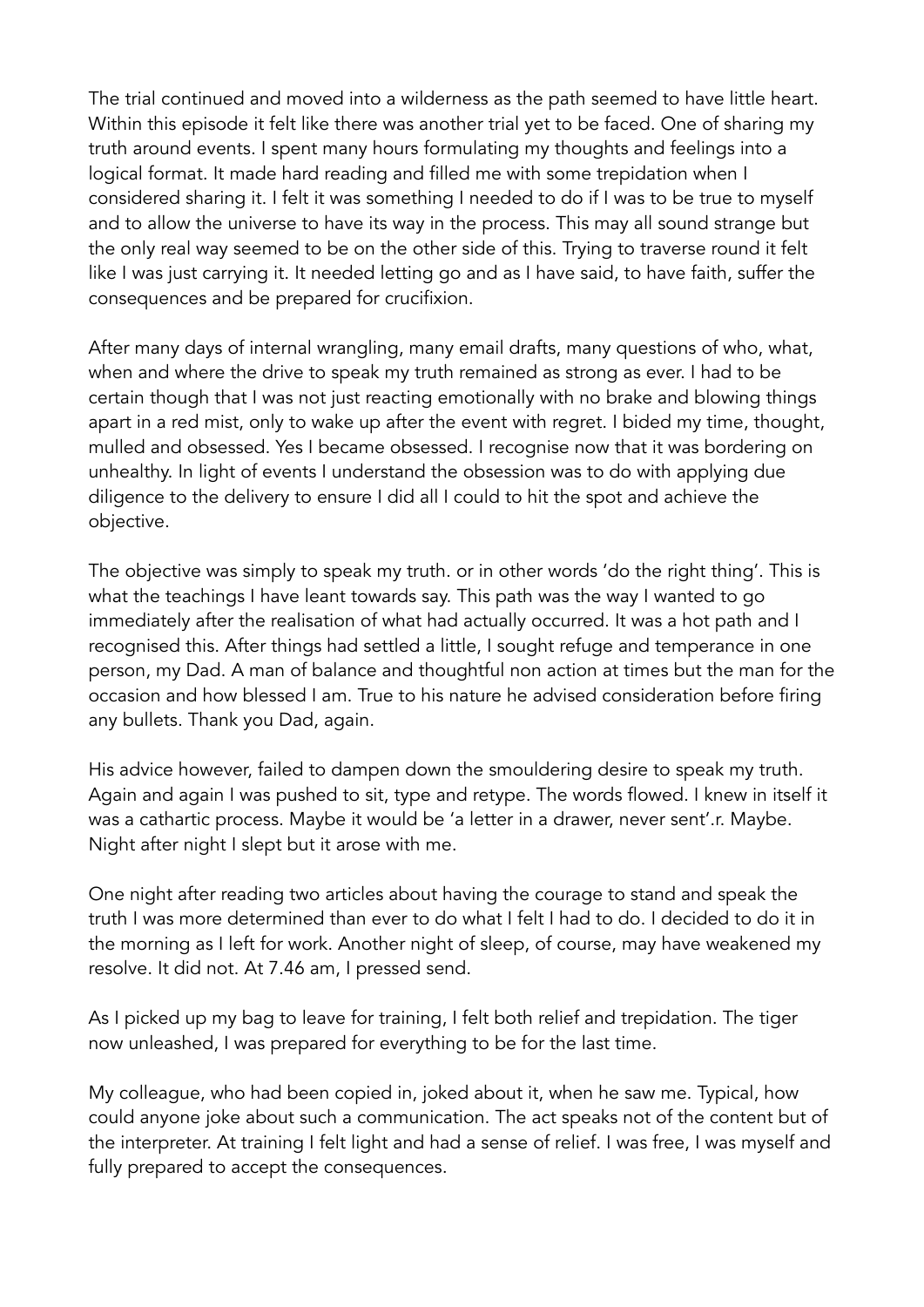As time ticked and I approached the time to check my mail and messages, I felt unease and fear. When I did, there was only a single two line email response. It simply thanked me for expressing my thoughts and that we would discuss matters at a previously arranged meeting. It's brevity stopped me in my tracks. Such a communication and to the recipients it went to could only have had a profound effect if fully understood. Many people would go through their whole life and not receive such an item. The muted response was unnerving. The understandable attempted authoritarian stance to reassert, in subsequent communication, affirming intentions around making inroads into highlighted issues was unconvincing.

I was holding on to internal constructs that had been built over time. These meaningful, considered and trusted principles empowered me. The opposition I knew were acting on self preservation, deceit, dishonesty and falsehood. They had battened down the hatches and blind eyed the wrong doing. No way could I live with this. I knew not the outcome in this particular situation but I knew my actions were based on power and theirs on blustering force.

As much as many, in private, brag about how they told this person and that person this and that, they hardly ever do. I had, all concerned knew and privately recognised this without necessarily saying so. The position I found myself in as a result, seemed beneficial. They knew they had an assertive principled and assertive personality in camp. My bargaining power possibly elevated with all that had been revealed. I recognised I was also fortunate to be able to sit here unscathed. Taking on corrupt and established bases of power is not always so clean. Now to let it settle and focus on what is important.

I can only hope there will be inspiration for all to be guided by the right star going forward. Albeit currently it may well be under the weight of the stick and not the carrot.

Amazingly, in the minutes and hours following the email delivery four events transpired which I could easily have categorised as serendipitous. A number of occurrences that were positive forward steps in separate projects came into fruition. Bizarrely I was waiting on them patiently and as soon as the release and letting go had occurred in terms of the communication, they manifested. Strange but true. i will, of course, allow you to ponder on this as you see fit, but it makes me wonder if the universal forces that operate beyond us mortals are affected by the changes within you as the consequence of your actions. This is your power.

Speaking your truth in a strong yet quiet way after due diligence is like unleashing the universe to do its will on your behalf. You and your source become allies. Your work and time on this occasion are done. You feel an overwhelming relief as you watch and wait. It is powerful. This omnipotence acts omnipresently for all.